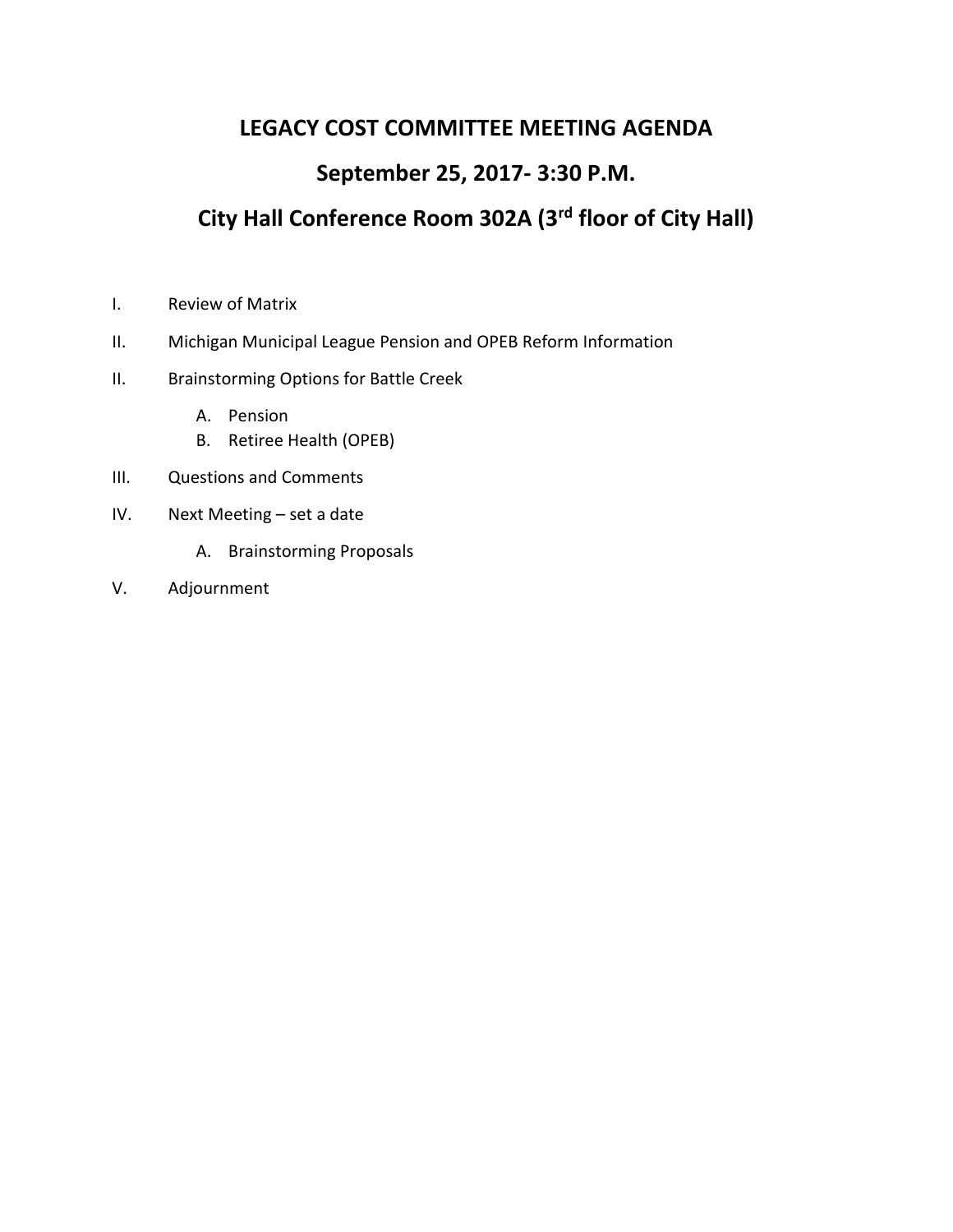| <b>Union</b>                     | <b>Vesting</b> | <b>Retirement Eligibility</b>           | <b>Multiplier</b>                                                | <b>FAC</b>  | Other                                                                            | <b>Retiree Health</b>                                                                                                                                                                                                                                                                                                                                                                                                                                                                                                                       |
|----------------------------------|----------------|-----------------------------------------|------------------------------------------------------------------|-------------|----------------------------------------------------------------------------------|---------------------------------------------------------------------------------------------------------------------------------------------------------------------------------------------------------------------------------------------------------------------------------------------------------------------------------------------------------------------------------------------------------------------------------------------------------------------------------------------------------------------------------------------|
| <b>IAFF</b>                      |                | 25 yrs of service                       | 3% FAC x 1st 25 yrs ≤ 80% FAC                                    | best 3/10   | <b>DROP Plan:</b><br>• 25-30 yrs of<br>service<br>5 years                        | Fire members hired after May 14, 2007<br>• Members receive a maximum \$200 per month from the City<br>• Members contribute 3% of pay and pension into 149 Trust<br>• Members receive a share of trust fund dollars upon retirement<br>Fire Members hired prior to May 14, 2007 and who retired after July 1, 2004<br>. Max participation . Members contribute 3% of pay and pension into 149 Trust<br>• Upon retirement, trust fund pays insurance premium. If there is not enough money in the trust fund, the<br>City pays the difference |
| <b>OSP</b>                       |                |                                         | 3% FAC x 1st 25 yrs &<br>1% FAC x 25+ yrs ≤ 80% FAC              | best $3/5$  |                                                                                  |                                                                                                                                                                                                                                                                                                                                                                                                                                                                                                                                             |
| <b>POLC - Nonsupervisory</b>     |                | 25 yrs of service or 60<br>years of age | 3% FAC x 1st 25 yrs &<br>1% FAC x 25+ yrs ≤ 80% FAC              | best 5/10   |                                                                                  | Police Members retired on or after January 1, 2007 - (VEBA)<br>• Members receive a maximum \$200 per month from the City prorated for service less than 25 years<br>• Members contribute 2% of pay and City contributes 3% of pay during active employment<br>. Retiree must be immediately eligible for pension and have at least 15 years of service<br>. In 2010, members are eligible for an additional dollar subsidy of up to \$8,000 per year                                                                                        |
| POLC - Nonsupervisory (Civilian) |                |                                         | 2% until reaching age of full social<br>security 1.7% thereafter | best $5/10$ |                                                                                  |                                                                                                                                                                                                                                                                                                                                                                                                                                                                                                                                             |
| <b>POLC - Lieutenants</b>        |                | 25 yrs of service or 60<br>years of age | 3% FAC x 1st 25 yrs &<br>1% FAC x 25+ yrs ≤ 80% FAC              | best 3/10   | <b>DROP Plan:</b><br>• 25-30 yrs of<br>service<br>• Max participation<br>5 years |                                                                                                                                                                                                                                                                                                                                                                                                                                                                                                                                             |
| <b>POLC</b> - Sergeants          |                | 25 yrs of service or 60<br>years of age | 3% FAC x 1st 25 yrs &<br>1% FAC x 25+ yrs ≤ 80% FAC              | best 3/10   |                                                                                  |                                                                                                                                                                                                                                                                                                                                                                                                                                                                                                                                             |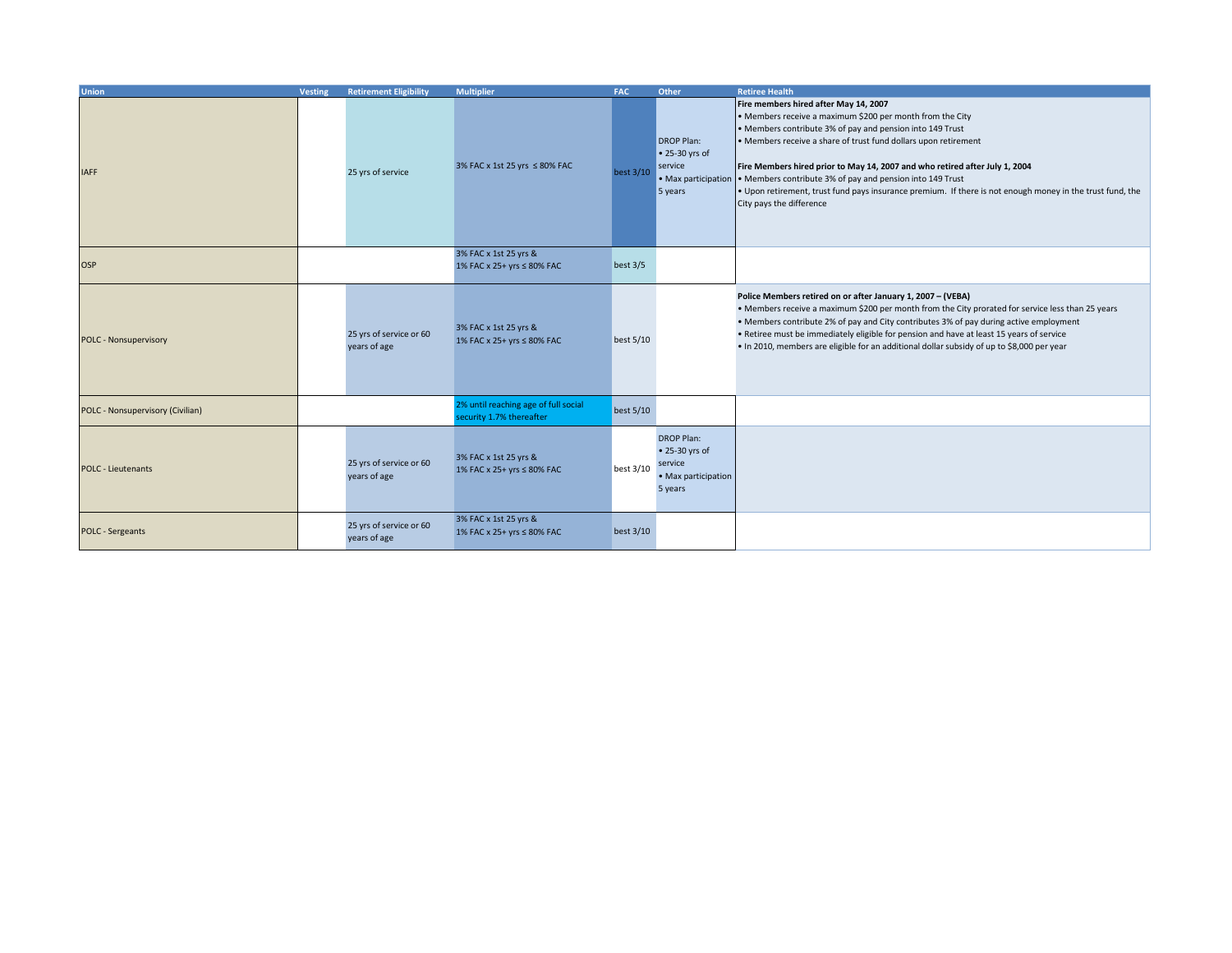| <b>Union</b>                       | <b>Vesting</b> | <b>Retirement Eligibility</b>                                                                                                                   | <b>Multiplier</b>                                        | <b>FAC</b>       | <b>Other</b>                                                 |
|------------------------------------|----------------|-------------------------------------------------------------------------------------------------------------------------------------------------|----------------------------------------------------------|------------------|--------------------------------------------------------------|
| ATU (Hired Before March 2, 2010)   | 10 years       | Full<br>$\bullet$ Age 60 w/ 10+ years<br>• Age 55 w/ 25+ years<br><b>Reduced Allowance</b><br>• Age 55 w/ 15+ years<br>• Age 50 w/ 25+ years    | 2.25% of FAC, with a<br>maximum benefit of<br>80% of FAC | <b>Best 3/10</b> |                                                              |
| ATU (Hired After March 2, 2010)    | 10 years       | <b>Full</b><br>• Age 60 w/ $10+$ years<br>• Age 55 w/ 25+ years<br><b>Reduced Allowance</b><br>• Age 55 w/ 15+ years<br>• Age 50 w/ 25+ years   | Hybrid: DB is 1.25 x<br>vears of service x FAC           | <b>Best 3/10</b> |                                                              |
| AFSCME (Hired Before Dec. 1, 2010) | 10 years       | Full<br>• Age 60 w/ $10+$ years<br>• Age 55 w/ 25+ years<br><b>Reduced Allowance</b><br>• Age 55 w/ 15+ years<br>• Age 50 w/ 25+ years          | 2.25% of FAC, with a<br>maximum benefit of<br>80% of FAC | <b>Best 3/10</b> |                                                              |
| AFSCME (Hired After Dec. 1, 2010)  | 10 years       | Full<br>• Age 60 w/ 10+ years<br>• Age 55 w/ 25+ years<br><b>Reduced Allowance</b><br>• Age 55 w/ 15+ years<br>• Age 50 w/ 25+ years            | 1.5% of FAC                                              | <b>Best 3/10</b> | <b>ICMA 457</b><br>Contribution:<br>• Match between 1-<br>5% |
| BCSA (Hired prior to Jun 21, 2011) | 10 years       | Full<br>• Age 55 w/ 25+ years<br><b>Reduced Allowance</b><br>• Age 55 w/ 15+ years<br>• Age 50 w/ 25+ years                                     | 2.25% of FAC, with a<br>maximum benefit of<br>80% of FAC | <b>Best 3/10</b> | <b>RS 50%</b>                                                |
| BCSA (Hired on/after Jun 21, 2011) | 10 years       | Full<br>• Age 60 w/ 10+ years<br>Reduced Allowance<br>$\bullet$ Age 55 w/ 15+ years<br>$\bullet$ Age 50 w/ 25+ years                            | 1.5% of FAC                                              | <b>Best 3/10</b> | <b>ICMA 457</b><br>Contribution:<br>· Match between 1-<br>5% |
| SEIU (Hired prior to June 30,2011) | 10 years       | <b>Full</b><br>• Age 60 w/ 10+ years<br>• Age 55 w/ $25+$ years<br><b>Reduced Allowance</b><br>• Age 55 w/ $15+$ years<br>• Age 50 w/ 25+ years | 2.25% of FAC, with a<br>maximum benefit of<br>80% of FAC | <b>Best 3/10</b> |                                                              |
| SEIU (Hired on/after June 30,2011) | 10 years       | Full<br>• Age 60 w/ $10+$ years<br>• Age 55 w/ 25+ years<br><b>Reduced Allowance</b><br>• Age 55 w/ 15+ years<br>• Age 50 w/ 25+ years          | 1.5% of FAC                                              | <b>Best 5/10</b> | <b>ICMA 457</b><br>Contribution:<br>• Match up to 2.5%       |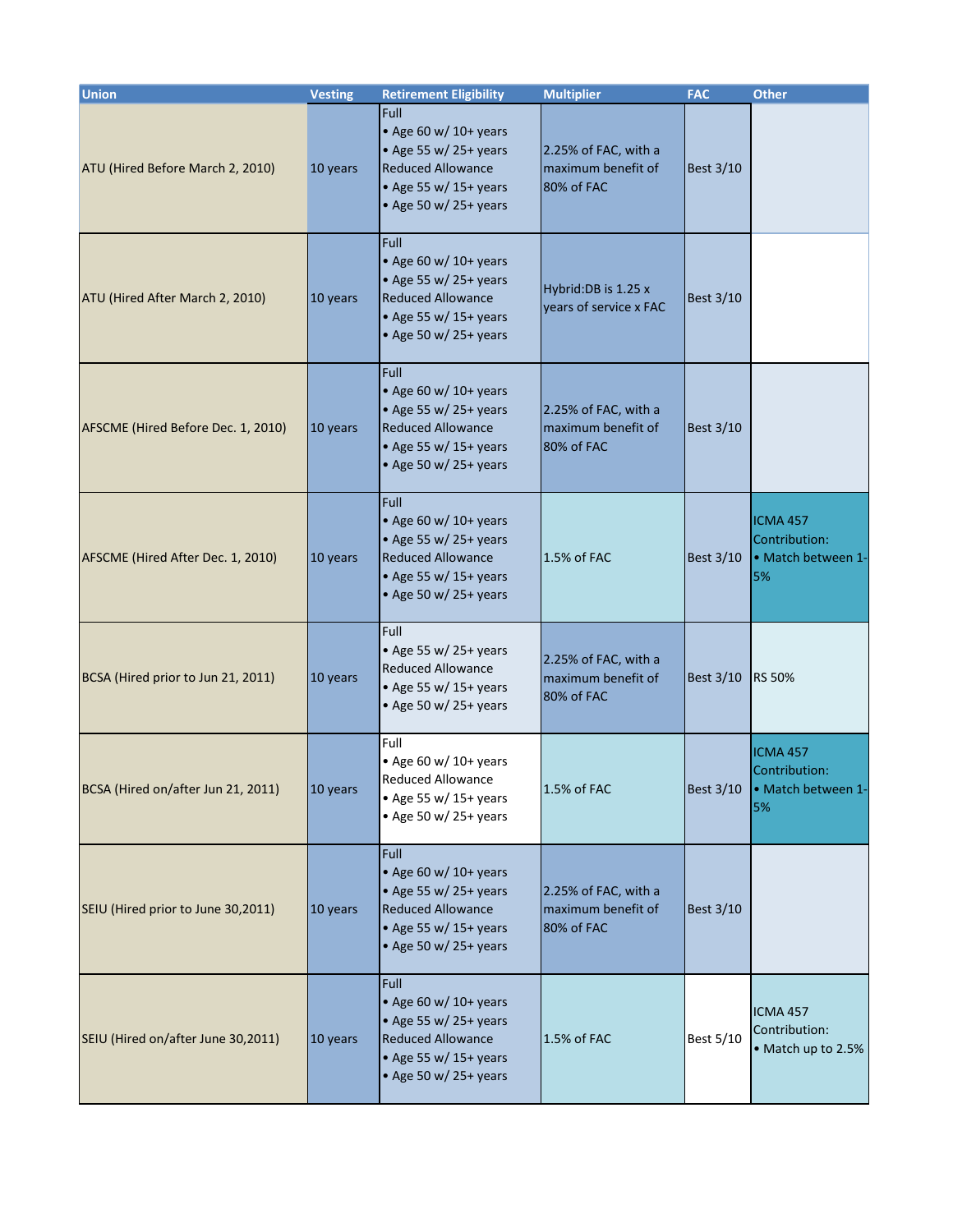### Michigan Municipal League Suggestions for Pension and OPEB Solutions

We would ask that these concepts be included in the final report and represent a continued evolution of our thoughts given the direction of discussion within the task force. First, we must take measures to make legacy benefits more affordable for the community to provide and our focus should be cash flow or annual budget obligations not the balance sheet. Second, we must look to mitigate future expansion of legacy costs. While we talk about intergenerational equity on the funding side, if you require full funding or any increased funding for OPEB, the residents you are trying to protect will see dramatic service cuts to fund this effort. We cannot recreate history, and we must focus on providing current residents the services they need rather than focusing on an accounting entry. As we address these issues, it is important that we recognize the human element as well as local government's ability to attract and retain talent. For those reasons, lowering the cost of the benefit rather than elimination in the local government's budget is the only way to achieve this.

While not the charge of this group, local government revenue constraints are a significant contributor to this issue and worthy of further action. Local government's two largest revenue sources have been negatively impacted, and must be reformed. Property taxes are the single largest source of local funding and it lacks any real upward mobility. Revenue Sharing is typically the second largest and we have seen over \$8.1 billion dollars diverted from local service provision due to state budget reductions in the last decade. These impacts are real and threaten Michigan's economic future. We would welcome the opportunity to engage in meaningful reform conversations that would create a municipal finance system that tracks with the state's economy and provides the resources needed to have a prosperous Michigan. Without meaningful revenue changes, this task force's work will only postpone the inevitable collapse.

We would like to offer the following ideas as part the pension reform discussion.

- 1. **Final Average Compensation reform** we should consider either A) defining what earnings are included in the calculation of any defined benefit pension, or B) Move to average career earnings as a way of eliminating spiking which exacerbates unfunding.
- 2. **Extension of amortization periods for unfunded liabilities** It is important that we preserve the integrity of a pension system, but not at the expense of current service provision. Extending the period of time costs are paid does not jeopardize the liquidity of the system, but this will significantly help communities in their efforts to fund the benefit and more importantly free up dollars for service provision. We need to allow the community, at their discretion, to extend amortization periods to manage cash flow and we should set benchmarks or limiters to be used to ensure the integrity of the system. For example, extending an amortization period shall not result in a pension system having less than 50% UAAL at any point in the defined period. Defining the appropriate tests to establish the limits of the extension will be important and will require additional technical expertise.
- 3. **Expand bonding as a tool** Bonding is not a panacea or a one size fits all solution, but if used correctly it can be an important tool in addressing unfunded liabilities for closed systems. The current law has a sunset and a AA credit limitation. In our view neither of these are necessary. Ultimately we believe that the market can and will regulate these issues and the arbitrary limitations in place serve no real purpose. If the concern is that a community will move forward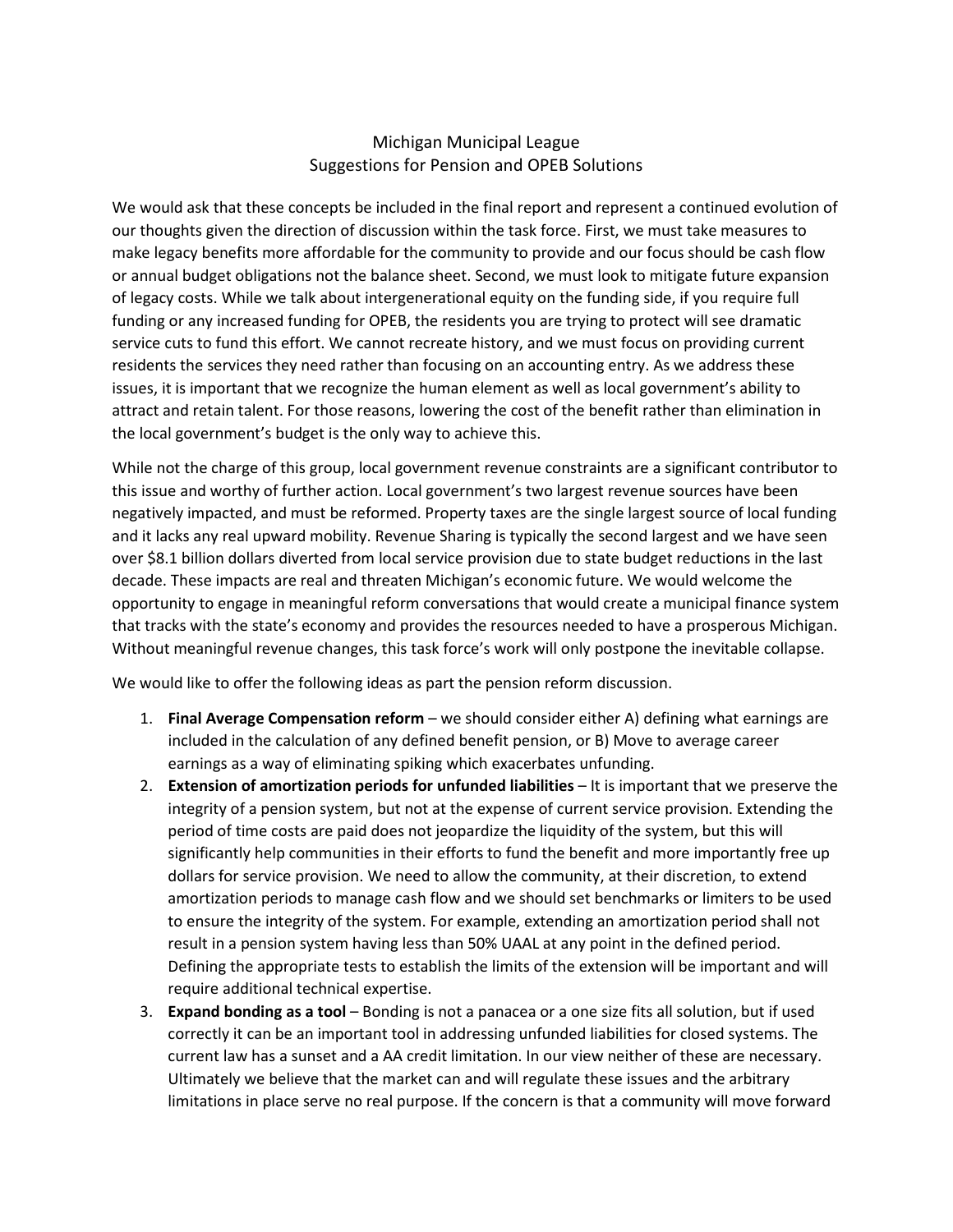without a financing team capable of offering appropriate guidance and council, then have Treasury provide some oversight that would approve the team before moving forward. Bond issues are very dynamic and can change quickly, so putting in place a team that will be capable of reacting is logical. (This approach can also be applied to OPEB)

Retiree Health Care or OPEB, unlike pensions, is largely unfunded. The constitution requires that local government make actuarially required contributions for pensions, but there is no such funding requirement for OPEB. This has been essentially a pay-as-you-go cost that is escalating faster than inflation and having a major impact on local budgets. In many developed communities, the number of retirees receiving OPEB is larger than the number of employees. With antiquated plan designs and high benefit levels, it is unsustainable in its current form. We recommend the following ideas as part the OPEB reform discussion.

- **1 New Hires** Close off all DB style OPEB benefits for all new hires regardless of their financial standing and replace with retiree health savings accounts or similar vehicle. If we do not make this mandatory for all then we create significant recruitment issues. Additionally, this speaks to the intent of the task force to close off future liability for residents, local government, and the state. The amount of any contributions for this approach can be a matter for negotiations.
- **2 Coordination of Benefits**  We should require current and future retirees to use health plans of current employers if available. Likewise, we should require spouses to utilize benefits from their employer if available.
- **3 Reducing current liability** Allow local governments the option to move to a retiree health savings account for current employees with less than 10 years of service. We would need the ability to raise the appropriate capital to fund accounts for employees that fall into this category.
- **4 Deferred Benefits**  Eliminate the deferral of benefits and require that an employee be of "normal" retirement age and eligible for a full pension before qualifying for a healthcare benefit. In other words, someone that left with 10 years of service at age 35 and has "vested" for a limited deferred pension would not qualify for a health benefit.
- **5 Medicare** Require Medicare participation and coordination. Upon attaining age 65 for all local unit of government, retirees above the age of 65 shall enroll in Medicare, which shall be primary insurance. If an employee was not eligible for Medicare, then this provision would not apply. This should extend to current retirees and funding for any penalties would need to be provided.
- **6 Plan Design** Allow local governments to maintain local control over designs. This will allow them to modernize healthcare plan designs for all beneficiaries to strike the appropriate balance between costs and benefits. This will ensure it is sustainable for employees, retirees, and local government. We would suggest that this be considered as two pieces:
	- a. **Drug Coverage**  Requiring a plan mirroring strategy for current and future retirees for drug coverage would be an effective way of managing retiree healthcare costs for DB programs. This can be a huge cost driver for any plan
	- b. **Health Plan Design**  Mirroring of the current employee's health plan would be available if needed. We suggest not including premium share for current retirees unless it already exists as part of the mirroring process. This would not be necessary or applicable for health savings account programs.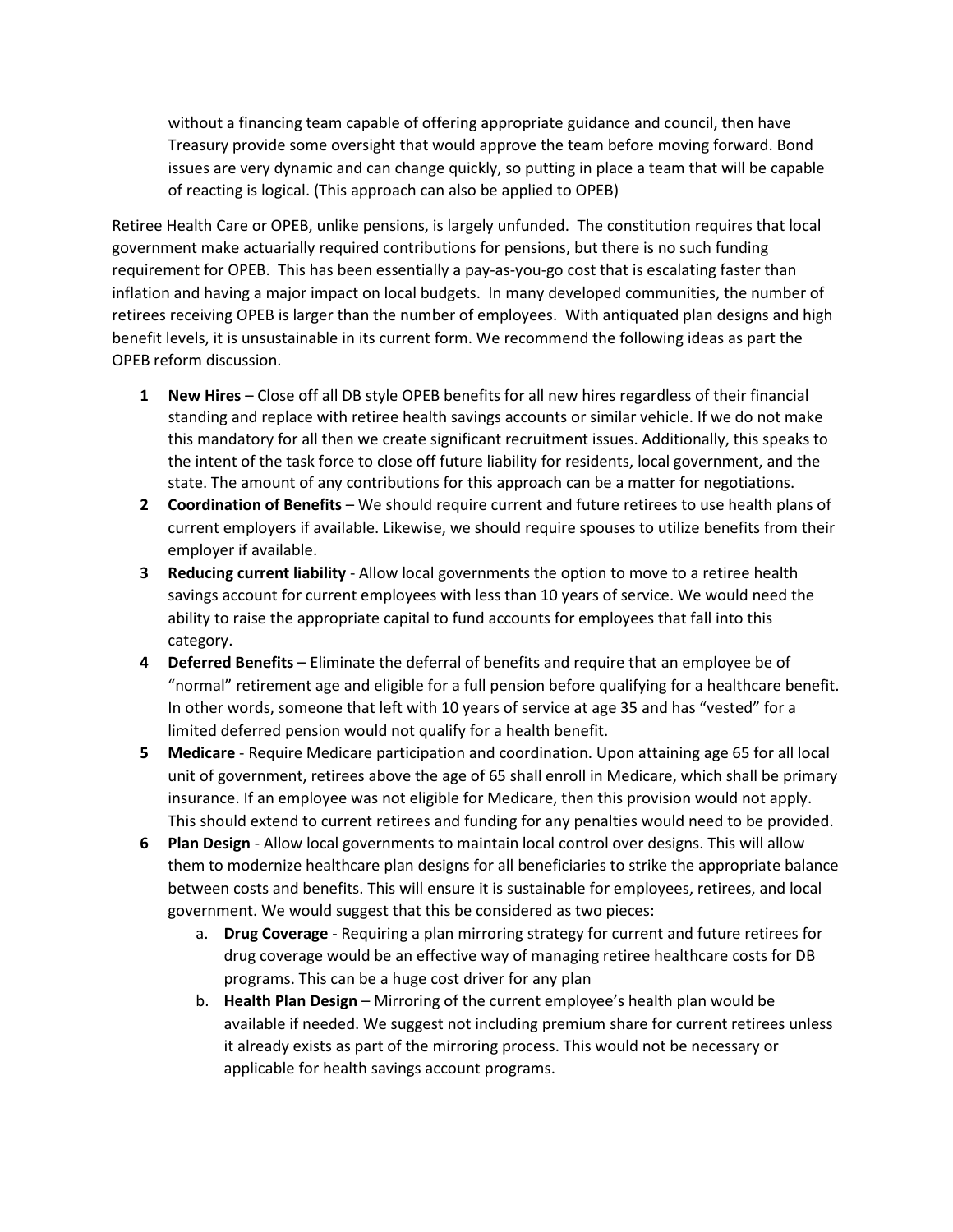**7 Bargaining of retiree healthcare** - Remove defined benefit retiree healthcare as a subject of collective bargaining. If we adopt the earlier recommendation of no new hire DB plans and benefit mirroring, then the need to negotiate this separately making this unnecessary. Additionally, this would restrict the ability for an arbitrator to award a benefit not consistent with the desired outcomes. Any contributions related to bullet 1 would remain a subject of collective bargaining as would active healthcare benefits.

In addition to the plan specific factors, we suggest the following issues also be included

- **1 Uniform suggestion for pensions and OPEB** Once a DB plan is closed for any bargaining unit, eliminate the future ability for it to be reopened or reoffered in any way. Absent this provision any subsequent management or union negotiating teams, or an arbitrator could restore the DB approach. This seems counter to the identified intentions.
- **2 Bonding** Allow bonding for closed OPEB plans/systems as described in the pension comments. This should only be allowed if DB health plans have been closed.
- **3 Affordability** We must focus our effort towards reducing annual costs from local budgets to help increase cash flow and service offerings. To that end, we should set a target affordability goal for combined legacy costs of 10% of general fund revenues. If Police and/or Fire services are provided via a PA 33 special assessment and accounted for in a separate fund, then those revenues should also be included in the affordability calculation.
- **4 Codify court decisions** There is considerable confusion and some disagreement as to the existing legal authority to modify benefits for existing retirees. Incorporate the current court decisions into statute. Define terms like substantial impairment, vital interest, reasonable, etc.
- **5 What benefit vested** If a vested benefit is deemed to exist, define in statute what benefit vested. Historically we have been required to provide "benefits" based on the plan doc, but only as it pertains to deductibles, prescriptions, and other retiree cost factors. We have ignored the other half of the equation. Those same plan docs provided the drug formularies, procedures, and other benefits that existed at that time. That is what was promised and the retiree costs reflected that plan. It is logical that if we are going to follow an agreement we would follow the entire agreement.
- **6 Funding Mandates** If any funding is going to be mandated of local government beyond what exists in current law, this would be an unfunded mandate under the Headlee Amendment exposing the state to significant liability and the requirement to fund it.

As it pertains to the intervention flowchart or matrix, we would suggest the following:

Given the constitutional funding protections, we do not believe we need an intervention mechanism for pensions. If a community fails to make it's actuarially required contribution, they are in violation of the constitution and a judgement is easily obtained to compel funding. This is not true of OPEB, and for this reason the interventions for purposes of this work should focus there.

First we need to clarify what measures we will make available for any potential intervention. We would suggest the list identified above. This is an important distinction because communities must know the standard they are trying to meet. That list would become the target for communities to use to try and